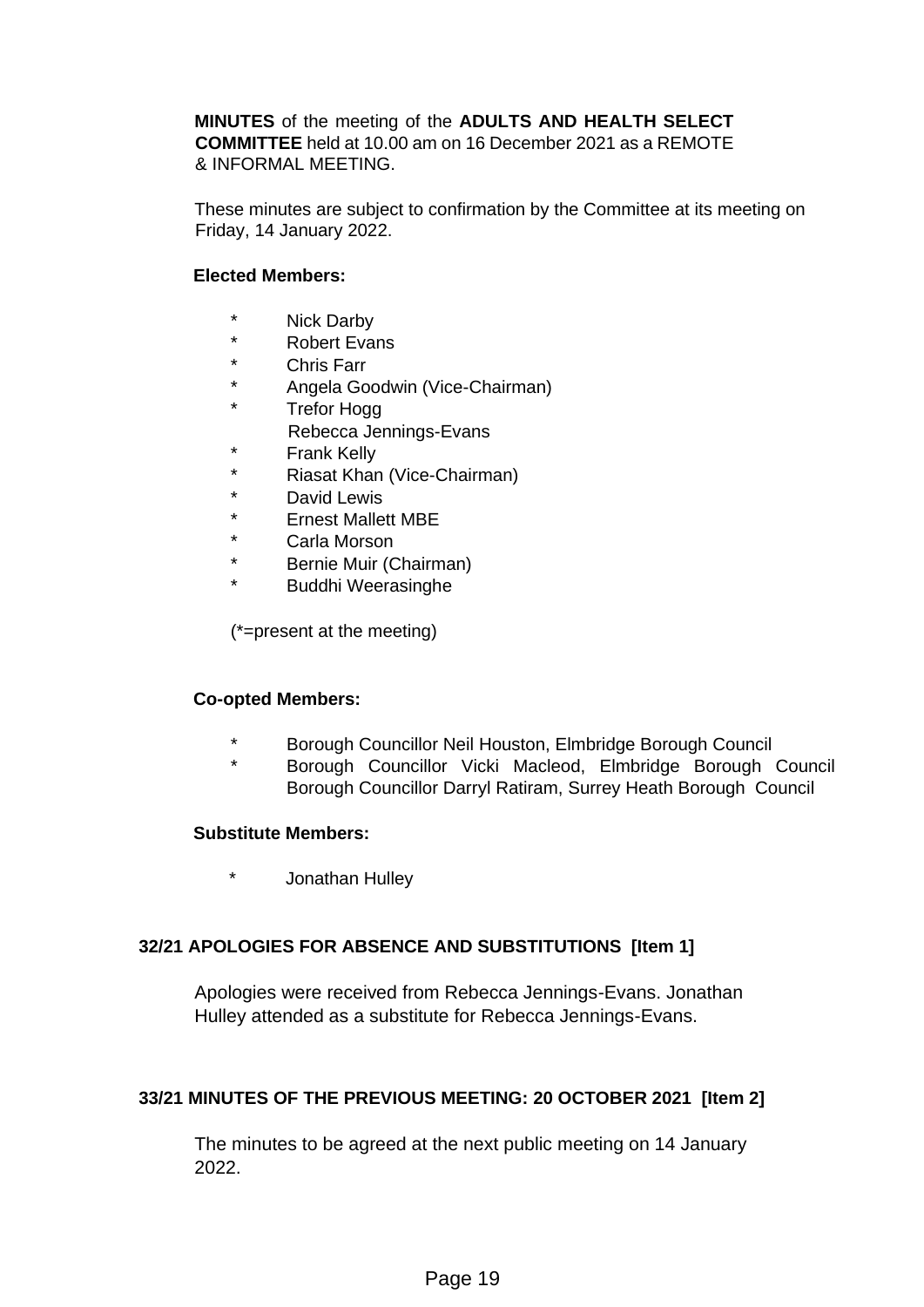## **34/21 DECLARATIONS OF INTEREST [Item 3]**

Trefor Hogg declared a personal interest as a community representative for Frimley Clinical Commissioning Group.

### **35/21 QUESTIONS AND PETITIONS [Item 4]**

None received.

### **36/21 SCRUTINY OF 2022/23 DRAFT BUDGET AND MEDIUM-TERM FINANCIAL STRATEGY 2026/27 [Item 5]**

#### **Witnesses:**

- Sinead Mooney, Cabinet Member for Adults and Health
- Simon White, Executive Director for Adult Social Care
- Ruth Hutchinson, Director of Public Health
- Wil House, Strategic Finance Business Partner (Adult Social Care and Public Health)
- Anna D'Alessandro, Director of Finance (Corporate and Commercial)
- Rachel Wigley, Director of Finance (Insight and Performance)
- Adam Whittaker, Senior Strategy and Policy Lead
- Immy Markwick, Mental Health Lead (Independent Mental Health Network)

#### **Key points raised during the discussion:**

1. The Director of Public Health provided an update to the Select Committee regarding the current situation of the COVID-19 pandemic. Surrey had some of the highest rates of positive COVID-19 cases in the country, which was different to the trends seen in 2020 where higher rates were found in the north of England. The Director shared a slide (Annex 1) which showed a ranking of seven day case rates for lower-tier local authorities in England from 5 December 2021 to 11 December 2021. Three out of the top 20 of the lower-tier local authorities with the highest seven day rates were found in Surrey, with Reigate and Banstead recording the highest rates in the whole country. The Director highlighted that the number of confirmed Omicron cases within the county were only the tip of the iceberg, as they were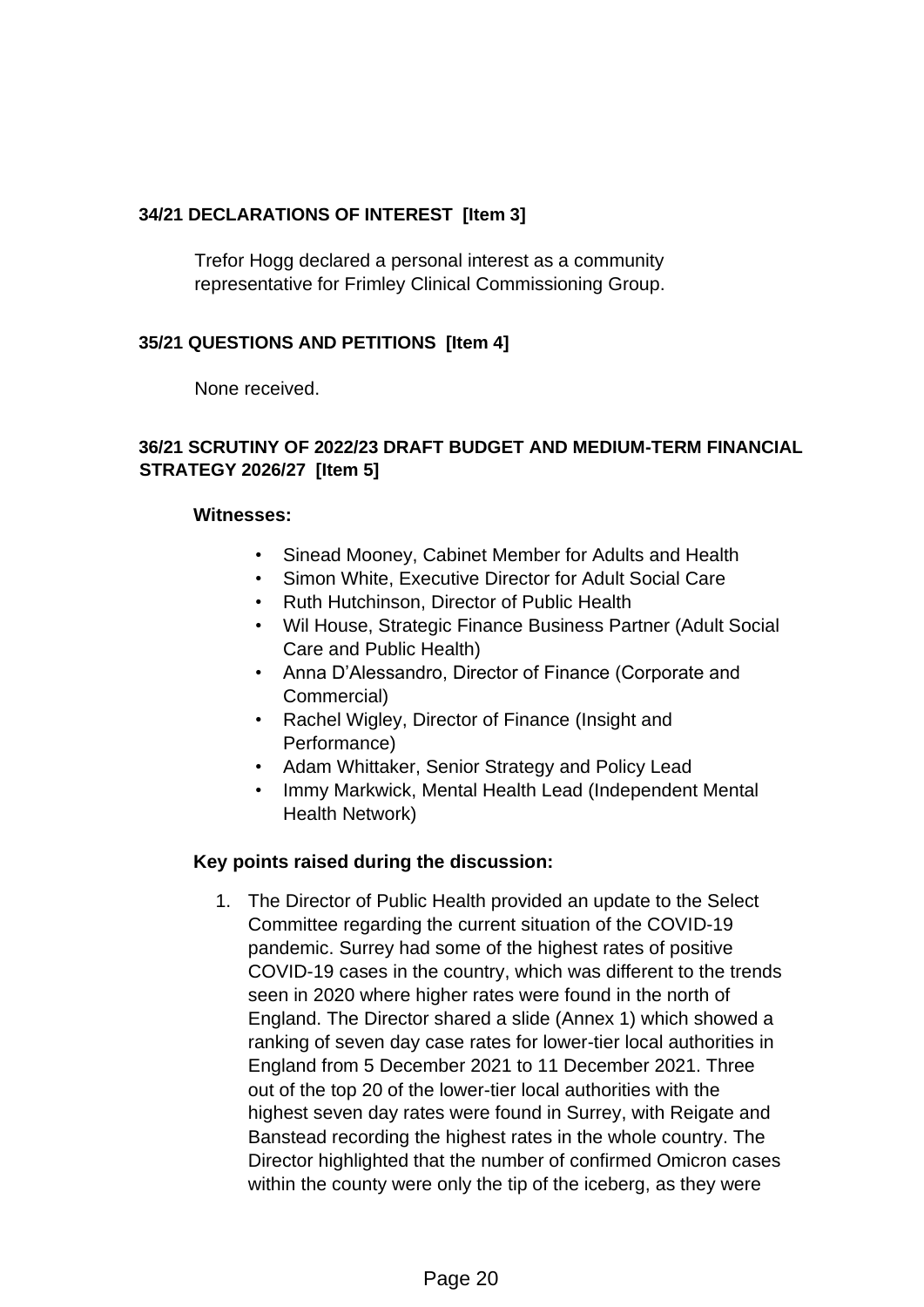likely to be a significantly higher in reality. The Director noted that this was a rapidly changing situation.

- 2. The Cabinet Member for Adults and Health introduced the report and the context which underpinned it. The Cabinet Member welcomed the government's decision to reform Adult Social Care (ASC) and its focus on the front-line social care workforce and prevention agenda. Both demand and cost in ASC exceeded the funding provided by central government which had led to higher thresholds to access services. The proposed increases in national insurance would drive up cost for providers and would add to challenges with recruitment and retention. The Cabinet Member noted that arrangements were being made for her to shadow a care home and a care provider in the community once it was safe to do so, and the findings of these visits would be shared with the Select Committee in due course. The invitation was extended to Members of the Select Committee.
- 3. The Director of Finance (Corporate and Commercial) noted that the Council was expecting the provisional Local Government Finance Settlement from central government today (16 December 2021). Following a briefing with Cabinet Members, information on the settlement would be shared with all Members. It would take longer to understand how the settlement could change the budgetary gap. The draft budget was established in line with the Community Vision 2030 and the Council's priority objectives. The 2022/23 draft budget presented a net gap of £19.5 million. It had been assumed that the Council would receive circa £16 million from the settlement and this had been factored into the draft budget. The Council presented a circa £50 million efficiency programme, which included £19.4 million efficiencies in the Adult Social Care Directorate and £0.3 million in the Public Service Reform and Public Health Directorate. There was no planned use of any reserves for 2021/22 at this point in time, which suggested a reserves balance of £196.7 million at the end of the financial year.
- 4. Regarding the consultation and engagement process with residents, the Senior Strategy and Policy Lead informed the Select Committee that it was strongly felt by residents that funding for services which supported vulnerable residents should be protected. Where the rationale for increasing council tax and/or use of the ASC precept was to protect funding for those services, residents were more likely to support such a rise. The closing date for the consultation on the draft 2022/23 budget was 28 December 2021. This process would help to identify potential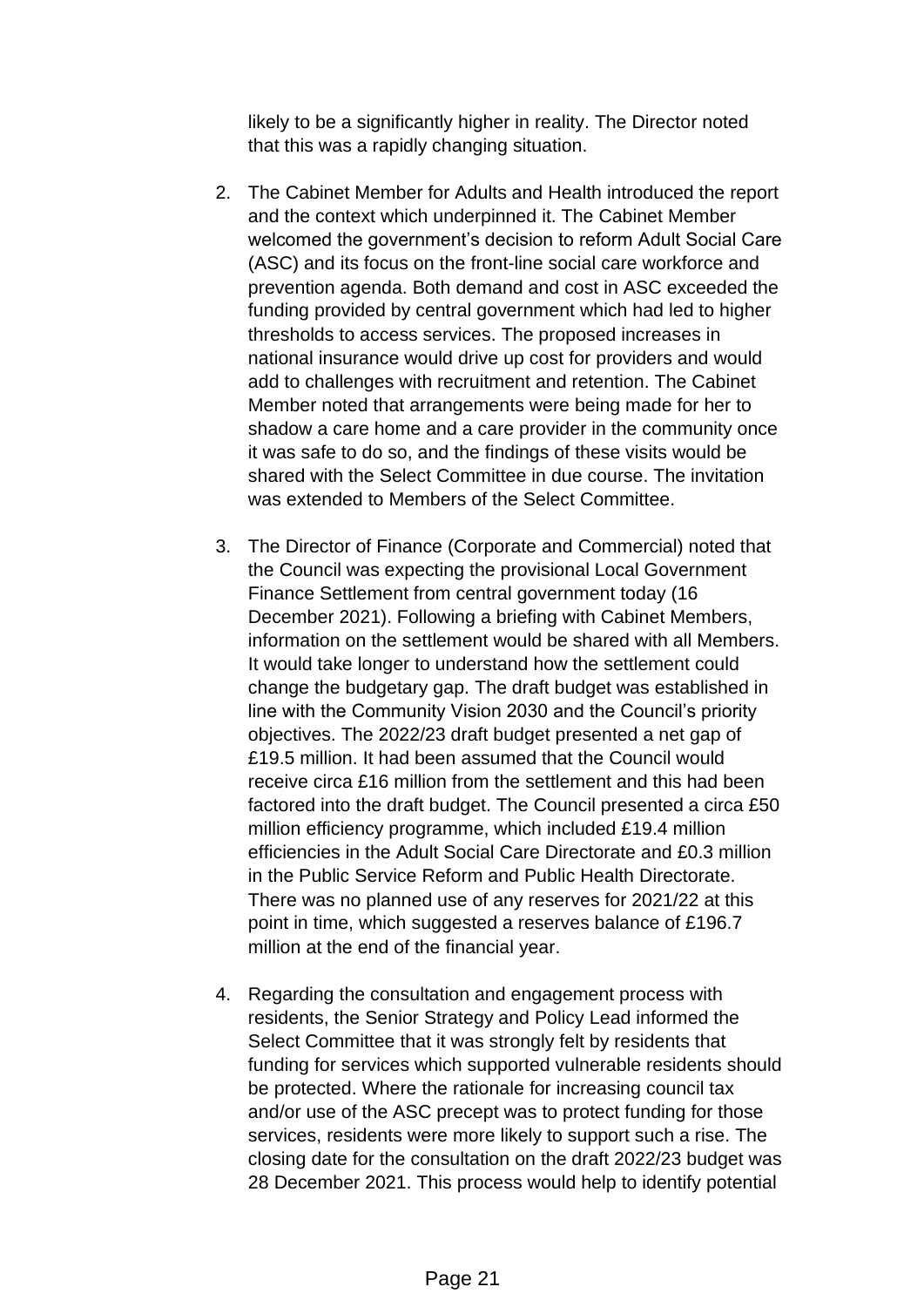areas of support and resistance within the draft budget before going to Cabinet on 25 January 2022.

- 5. The Director of Finance (Insight and Performance) explained the rationale behind the Twin-Track approach. Any changes as a result of the Local Government Finance Settlement would come back to the Select Committee in early 2022 if possible, to allow for scrutiny of such proposals. Work undertaken had followed guiding principles which included being enabled by data and insight and maintaining a focus on outcomes.
- 6. The Executive Director of Adult Social Care introduced the ASC draft budget for 2022/23. A strength-based approach was adopted to promote people's independence and well-being and reduce dependence and a life-long reliance on care services. This aimed to shift support away from institutional models of care, unless such models were the only option to appropriately support people who have the most complex needs. The intention was to support residents to remain in their own home or supported accommodation where possible. The numbers of residents who were receiving care had fallen during the pandemic, whilst the average cost of care had increased sharply. The full year cost of care packages delivered in 2021/22 was likely to be circa £18 million above the current budget, which had been built into next year's (2022/23) budget as a pressure. The hospital discharge programme had resulted in increased unit costs for ASC. The impact of ASC's transformation programme was demonstrated by the fact that since 2017/18, the Council's spend on ASC had increased by 8% compared to 14.5% in the South East.
- 7. The Director of Public Health explained that there were strict criteria for the use of the Public Health (PH) Grant (£38.6 million for the Council), a reasonable proportion of which was allocated to other departments which spent the money according to the grant requirements. The Treasury was yet to announce whether the council would receive extra allocation regarding the COVID Outbreak Management Fund, or if funding received to date could be carried forward into 2022/23.
- 8. The Chairman asked how confident the officers were that the red- and amber-rated efficiencies would be achieved and what impact such efficiencies might have on service users. The Executive Director of Adult Social Care responded that at this stage in the process, it would be expected that a large proportion of the proposed efficiencies would be rated amber or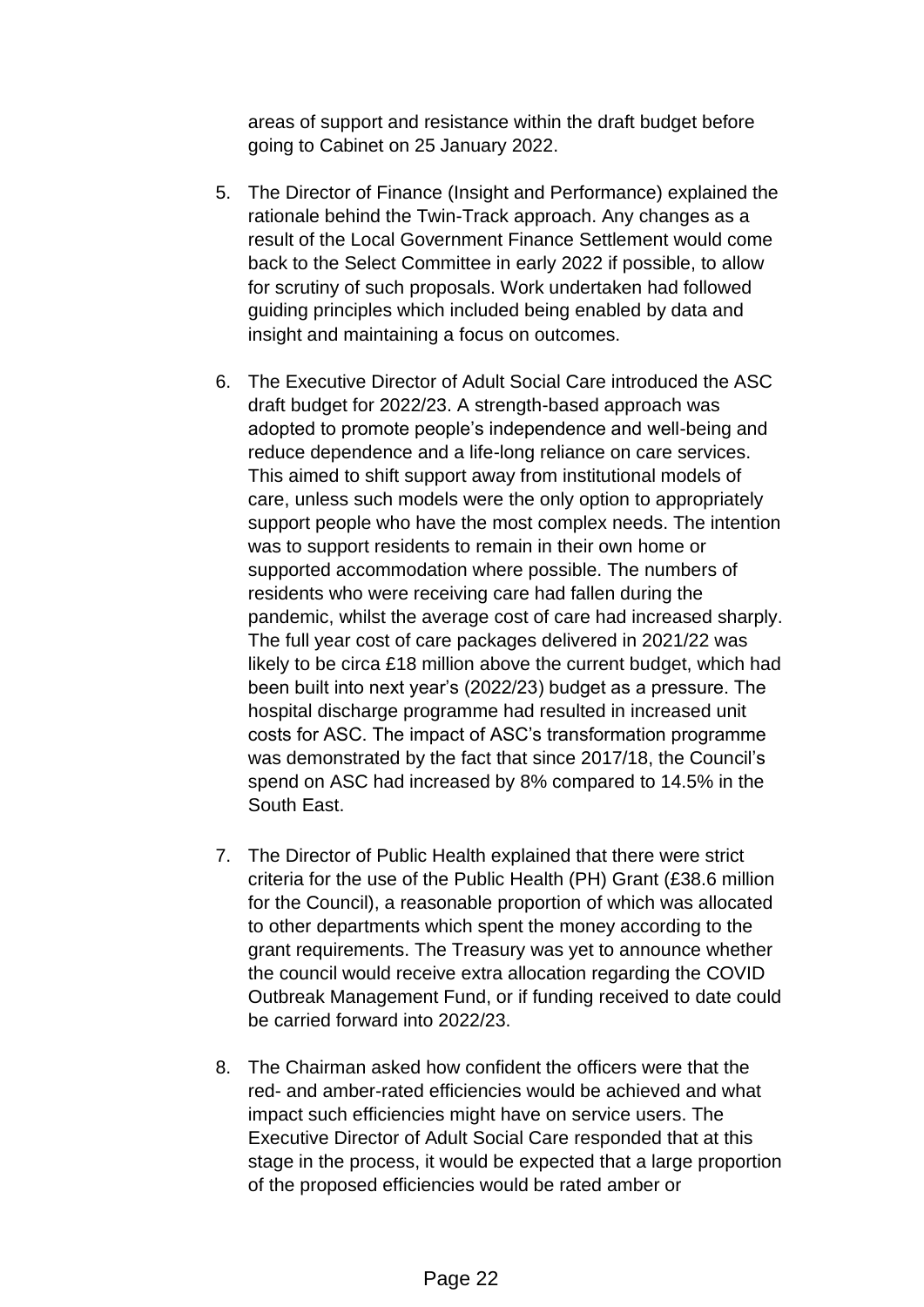red. These efficiencies were considered challenging in a variety of ways, but if they were not considered challenging then the Service would already be doing them. The Cabinet Member for Adults and Health explained that a robust monitoring mechanism sits behind these challenging efficiencies which provided a level of confidence. The Strategic Finance Business Partner (ASC and PH) added that there were no savings which were solely rated red.

- 9. The Chairman enquired about the sustainability and risks of the Learning Disabilities and Autism (LD&A) efficiencies. The Executive Director of Adult Social Care explained that expenditure on LD&A had risen, and would continue to do so, due in large to those transitioning from Children's Services into ASC every year. The Chairman asked about the rationale behind the assumptions related to LD&A efficiencies, particularly those related to day care, as well as the suspected demand in this area in 2022/23. The Executive Director of Adult Social Care explained that the proposed efficiencies in this area were focused around changing the model of day care services and a maximisation of independence. The approach had shifted to making services accessible to those with LD&A and supporting those currently in institutional models of day care to enjoy universally accessible activities. The Executive Director of Adult Social Care noted the importance of responding to the needs of families this would affect. The Chairman asked about the lessons learnt from the first lockdown and the financial steps that ASC would take to support families with LD&A needs if restrictions tightened further or another lockdown was introduced. The Cabinet Member for Adults and Health shared that during lockdown and COVID restrictions, the Council was able to offer providers with a great deal of support, particularly financially. Conversations had taken place with providers, such as Surrey Care Association, to understand what more the Council could do to support them should that situation arise.
- 10. A Member asked how confident officers were that the forecasts were accurate and what assurances could be provided to the Select Committee. The Strategic Finance Business Partner (ASC and PH) explained that it was a rapidly changing situation, however the draft budget proposed, a sizeable increase in ASC's budget of £18.6 million between 2021/22 and 2022/23. A robust monthly monitoring process enabled the Council to be clear on how expenditure on ASC services compared to the budget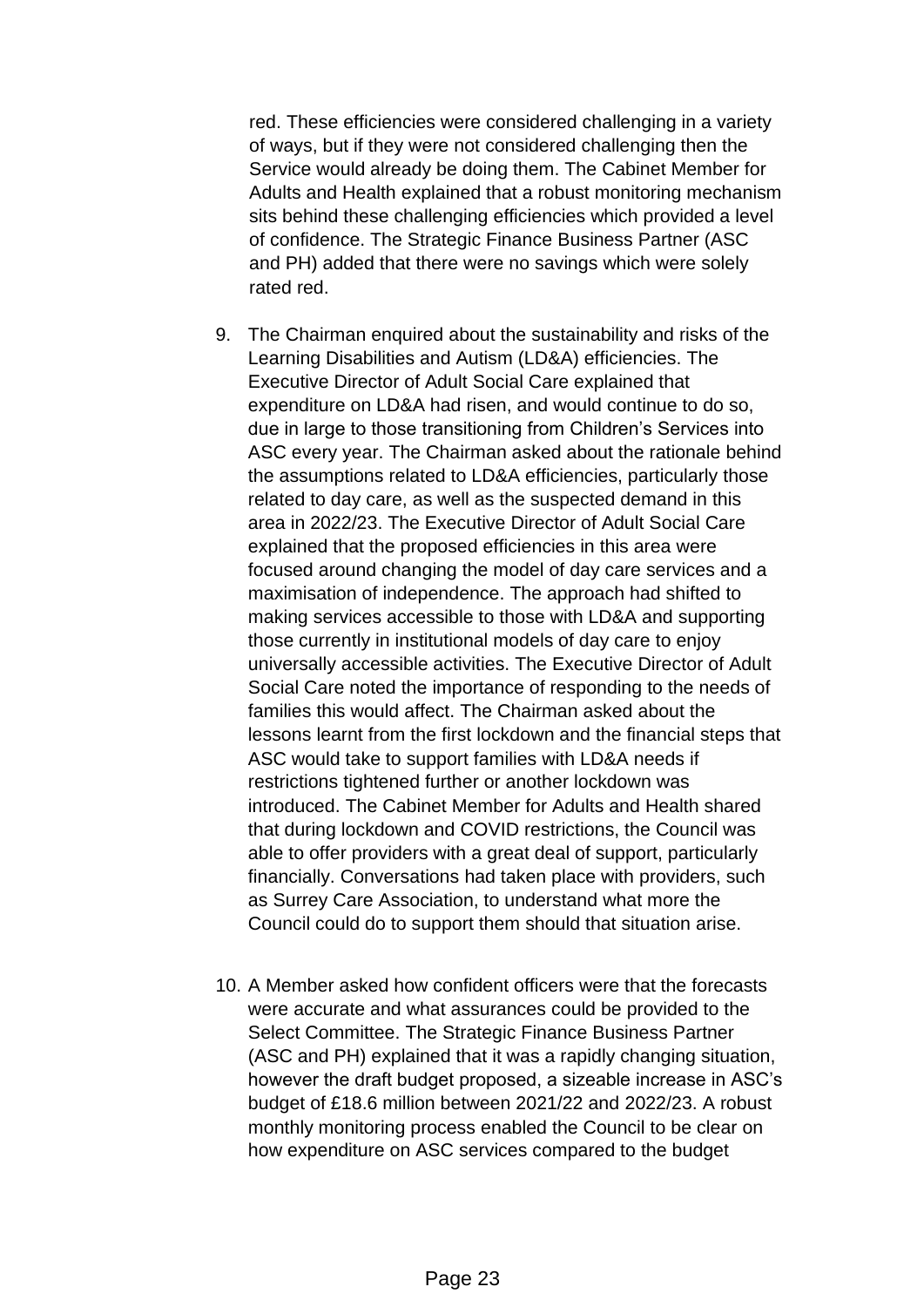proposals. The Member asked whether the potential financial impact of the Omicron variant had been factored into the reserves for 2022/23. The Director of Public Health explained that the risk of a new variant had remained on the corporate risk register and that through using COVID reserves, PH could flex their services as appropriate.

- 11. A Member asked what contingency plans had been established to reshape services if the county was faced with adverse outcomes from the Omicron variant and any future variants. The Executive Director of Adult Social Care responded that with all future options, a best-case and worst-case scenario were accounted for. The Director of Public Health explained that this would be when the Local Outbreak Management Plan would be utilised which provided a framework of how to respond to changes in the pandemic. The Director of Finance (Corporate and Commercial) stated that from the 2021/22 financial year, the Council had circa £11 million of reserves and contingencies which could be added to the 2022/23 budget, any unspent money from 2021/22 was assumed it could be carried over. The Spending Review had not announced any new COVID related grants.
- 12. A Member enquired about the dilemma surrounding the amount the Council was able to pay for services from providers and the cost at which providers could provide such services for, as well as inflationary increases and national insurance increases. The Executive Director of Adult Social Care explained that once the settlement had been received, the Council could review the general level of inflation offered to the sector and it was hoped this could be a generous offer. The intent was to reduce variation of the cost for services, which would create savings and could be achieved without damaging the provider's underlying business model. The Cabinet Member for Adults and Health added that this was one of the single biggest challenges the directorate was facing in this draft budget and it was a key priority.
- 13. The Mental Health Lead for the Independent Mental Health Network asked for reassurance that mental health would be a focus of forthcoming budgets to ensure that ASC capacity could meet the increased demand on the Service as a result of mental health issues. The Executive Director of Adult Social Care acknowledged the impact that the pandemic has had on residents' mental health and the increased demand this had put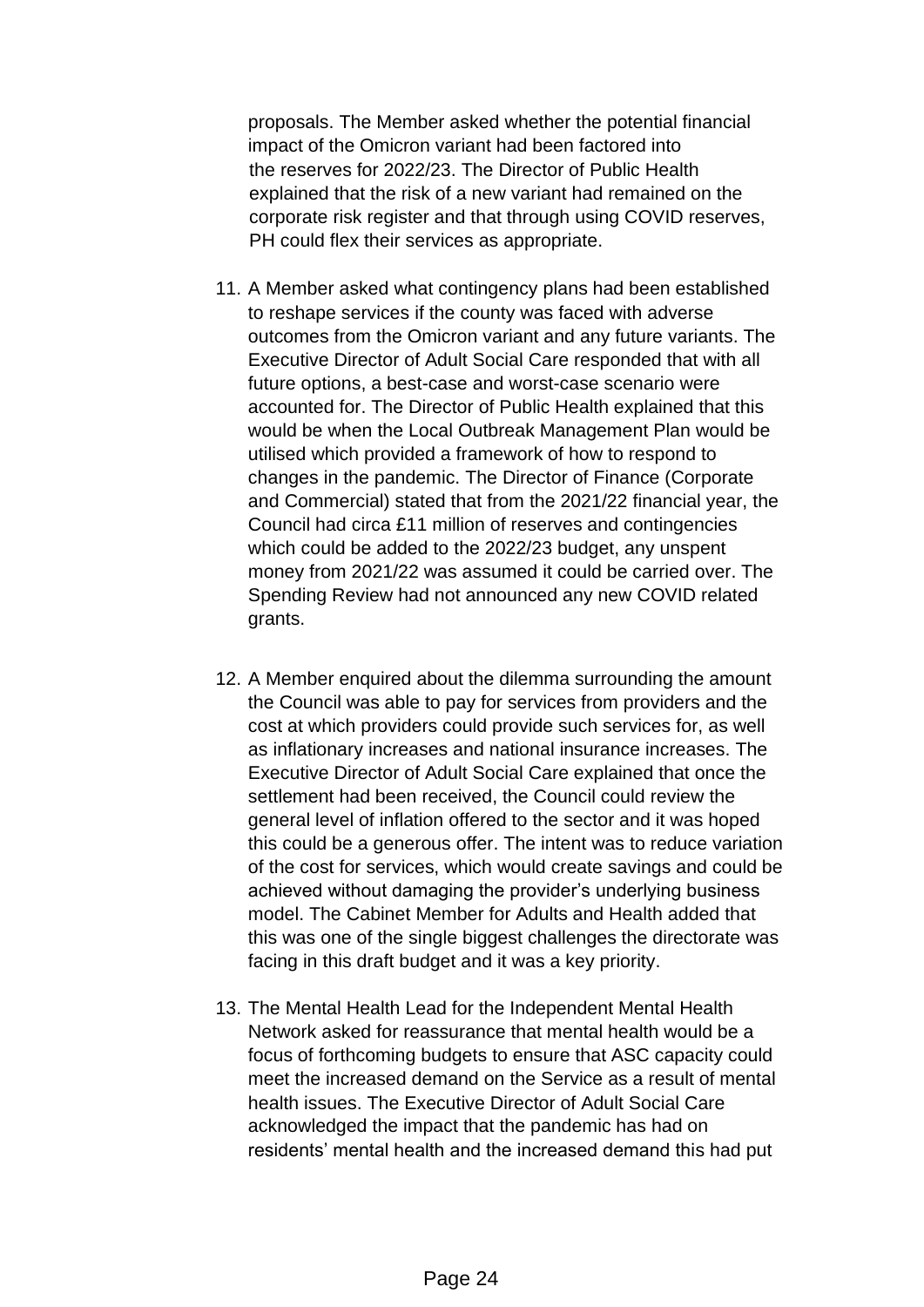on ASC services. The current system-wide approach to mental health was recognised as not working well in its current state. There was a desire to improve practice related to hospital discharges after an admission under the Mental Health Act and to provide solutions which promoted the individual's long-term wellbeing. The Strategic Finance Business Partner (ASC and PH) stated that the assumption of a continuation of the high level of demand for mental health services was built into the draft budget for 2022/23. The Mental Health Lead enquired about the impact on the voluntary, community and faith sector from the draft budget 2022/23. The Executive Director of Adult Social Care highlighted the crucial support provided by third-sector organisations and reassured Members that there was a commitment to maintaining funding for this sector. The Cabinet Member for Adults and Health endorsed the commitment to working with third-sector organisations and informed with Members about the recently held Mental Health Summit. The Director of Public Health highlighted the importance of financial investment and system-wide prevention work, this was shown through the Health and Wellbeing Strategy Refresh.

- 14. A Member asked for clarity regarding the closure of some care homes and the impacts this could present for residents, as well as the difficulties surrounding recruitment of staff. The Cabinet Member for Adults and Health acknowledged the important partnership work which had kept care homes open throughout the pandemic. The Member questioned why the Council was not utilising its reserves in order to make fewer cuts in such exceptional circumstances and increased demand. The Director of Finance (Corporate and Commercial) explained that the Council had large reserves due to the scale of the services it provided and to mitigate financial challenges of unexpected events. Financial resilience had been achieved in the last three years through lots of hard work. There had been increased investment in transformation programmes through use of reserves. The Strategic Finance Business Partner (ASC and PH) brought attention to the Capital Programme which had a significant amount of investment earmarked for ASC.
- 15. A Member asked what funding had been put in place to ensure residents were aware and engaged with the LD&A changing model of care, referencing feedback from a resident. The Executive Director of Adult Social Care explained that any large service changes must include consultation with residents. There had not yet been a general communication strategy, but the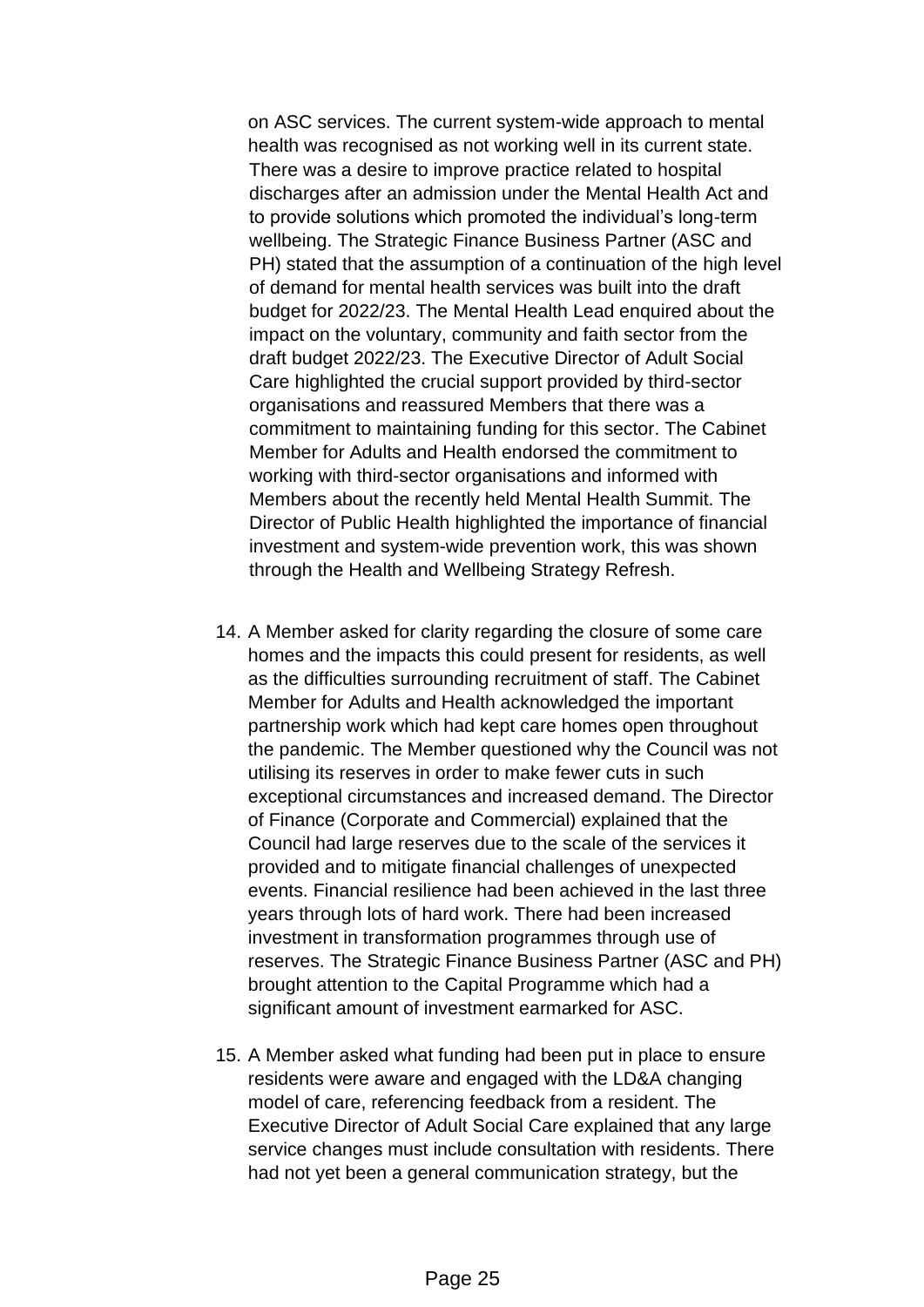feedback was noted. Another Member shared their concerns regarding a lack of communication with policy changes. The Executive Director stated that this would be taken away and a colleague would write to the Member in due course.

- 16. Regarding what cost implications were anticipated for the ASC budget as a result of winter pressures and the affect the Omicron variant could have on hospital discharges, the Executive Director of Adult Social Care stated that there would be cost implications if we entered into another crisis due to the Omicron variant. The Service was yet to reach a stage where it could not respond to the circumstances. However, there were problems with NHS community services, which needed to be addressed if individuals were to be discharged with greater needs.
- 17. A Member asked whether the strength-based approach had worked to deliver efficiencies. The Executive Director of Adult Social Care explained that, prior to the pandemic, this approach had delivered efficiencies over a number of years satisfactorily. If the Service remained in a perpetual crisis, then social workers would be dominated by responding to the crisis and residents in the community could fail to receive the appropriate response they required.
- 18. The Chairman enquired about how the efficiencies identified would help to tackle health inequalities and the impact on residents. The Director of Public Health explained that the efficiencies outlined in PH for the 2022/23 draft budget were relatively small and that they should not have any material impact on health inequalities. All of the PH spend was based on services that aimed to reduce health inequalities. The Strategic Finance Business Partner (ASC and PH) added that there were no significant changes to services provided as a result of planned efficiencies and other funding opportunities were being explored.

#### **Recommendation:**

The Select Committee agrees that, subsequent to this meeting, the Adults and Health Select Committee will agree wording for inclusion in the report to Cabinet regarding the draft budget and Medium-Term Financial Strategy, which is to be prepared jointly by the Council's four select committees.

#### **Actions/requests for further information:**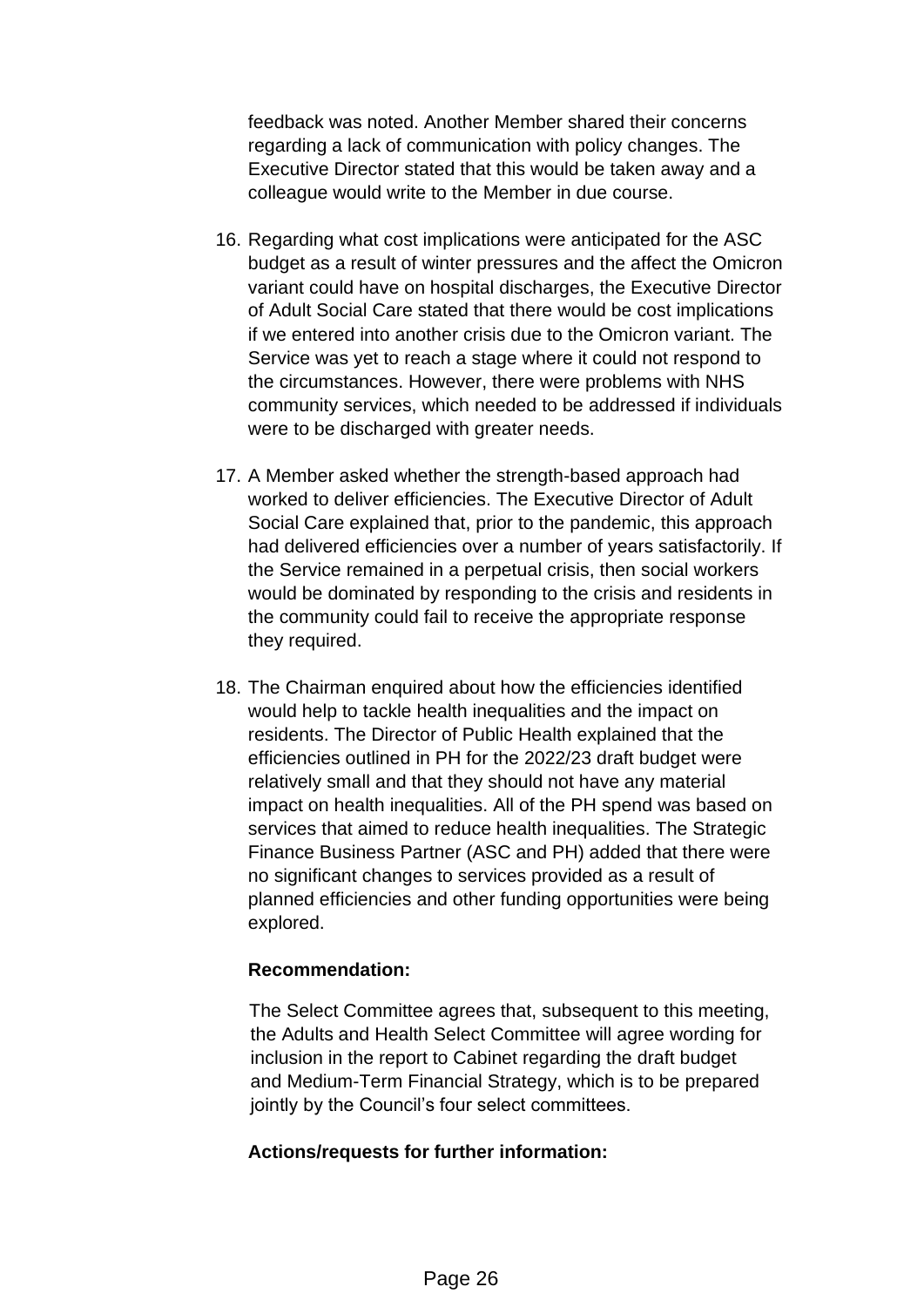The Cabinet Member for Adults and Health to feed back to the Select Committee her views and findings of the care home shadowing work she will be undertaking.

# **37/21 ADULT SOCIAL CARE COMPLAINTS APRIL - SEPTEMBER 2021 [Item 6]**

## **Witnesses:**

- Sinead Mooney, Cabinet Member for Adults and Health
- Simon White, Executive Director of Adult Social Care
- Kathryn Pyper, Senior Programme Manager (Adult Social Care)
- Kate Scribbins, Chief Executive Officer (Healthwatch Surrey)
- Nick Markwick, Co-Chair (Surrey Coalition of Disabled People)

# **Key points raised during the discussion:**

- 1. The Senior Programme Manager introduced the report and stated the importance of complaints within ASC and the learning opportunities they provided. Complaints received had increased from this time last year (2020), due to the impact of the pandemic. The Ombudsman investigated six complaints during quarters one and two, and of those, upheld three complaints. On a national scale, the Ombudsman tended to find fault more often with local authorities and providers. A monthly summary was produced for members of the ASC leadership team which covered complaints in their area and the learning that was emerging. Compliments were a useful insight into what was working well, themes of compliments would be featured in future reports. There was no formal process for recording issues of concern at this stage, but they would always be addressed by officers and recorded in case notes. Work was underway to launch a Quality of Practice Dashboard in ASC, the first phase to be launched in January 2021.
- 2. The Chairman asked about the timeline of achieving changes regarding learning from complaints and how such changes had been monitored. The Senior Programme Manager explained that in terms of learning that had emerged from a complaint, there would be an action plan in place which would be monitored to ensure the actions had been implemented. There was no response to address general themes of complaints, rather they were addressed on an individual basis. A lot of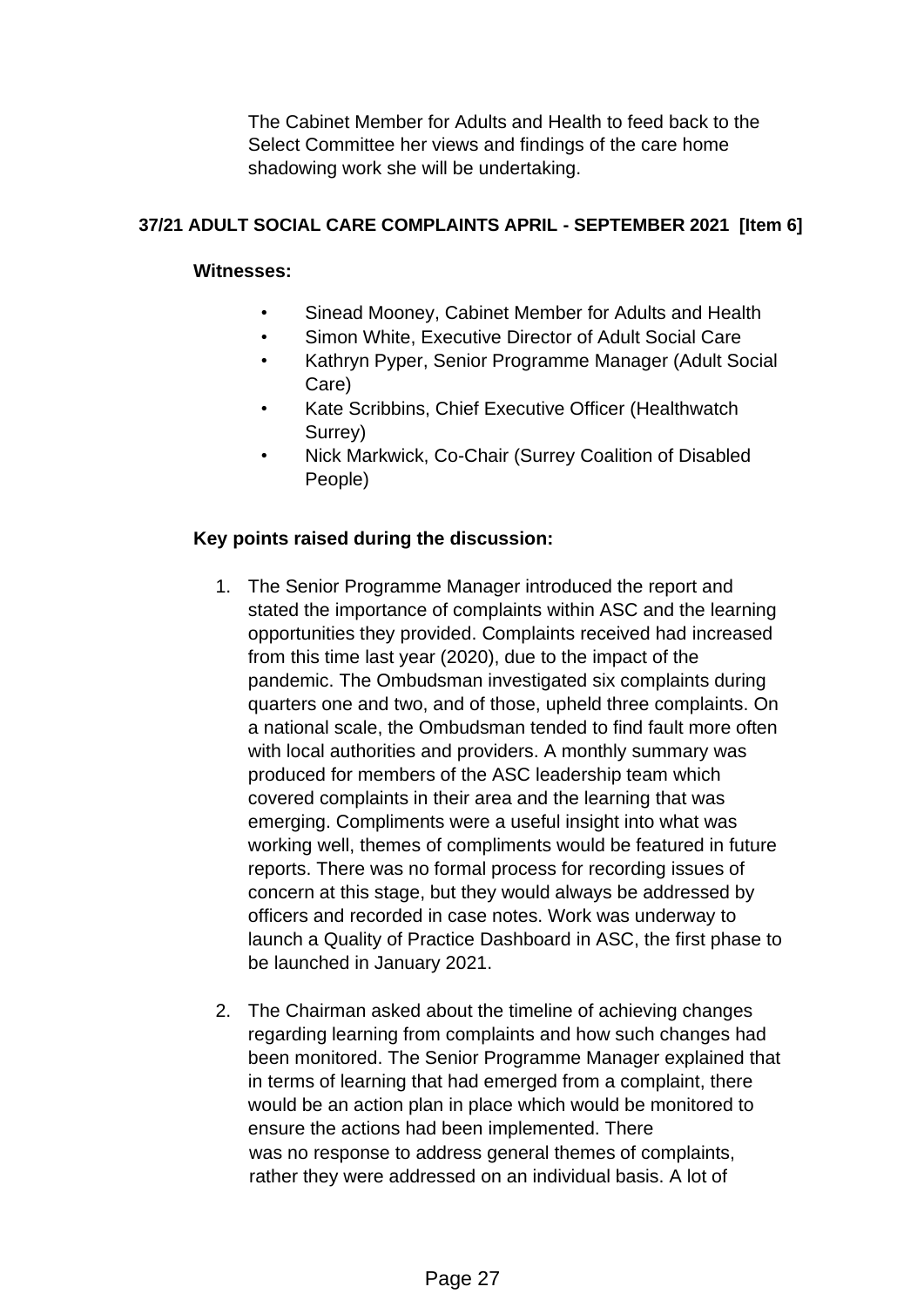improvement work was ongoing and occurred as businessasusual pieces of work. The Chairman questioned how robust the customer relations management technology was within the Service. The Senior Programme Manager shared that there was a new corporate system introduced a couple of years ago which was fairly robust, and it was within this system that actions and learnings were recorded.

- 3. The Chief Executive Officer (CEO) of Healthwatch Surrey highlighted the importance of the complaints process being well publicised and accessible to all, as well as the learning opportunities from issues of concern. The Senior Programme Manager explained that the 'listening to your views' leaflet had been refreshed and offered to community hubs, and replenishment of the stock could be offered. Best practice issued by the Care Quality Commission required residential homes to have a complaints procedure and complaints literature available to residents and families. The CEO asked how ASC assures itself that it is hearing complaints regarding all aspects of the Service, especially those in residential care, and from service users from all demographics. The Senior Programme Manager stated that at the moment, complaints were looked at in terms of the Service's main client groups, rather than in terms of protected characteristics. Work could be undertaken to review complaints received in this financial year using the categories of protected characteristics. The Chairman sought reassurance that there was a process in place to ensure complaints were heard from those who could be too afraid to make a formal complaint due to dependence on the staff. The Senior Programme Manager responded that complaints could be made anonymously to reduce fear when making a complaint. The Executive Director of Adult Social Care added that those who could be too afraid to complain were at the heart of safeguarding practices.
- 4. A Member asked how residents were informed about improvements following complaints that had been received. The Senior Programme Manager explained that when responding to the complainant in writing, it would always be explained what actions would be taken following their complaint. It would be assumed that the resident was satisfied with the response unless they said otherwise or went to the Ombudsman.
- 5. A Member asked about the classification regarding complaints on the area of 'PLD, Autism & Transition'. The Senior Programme Manager explained that this category included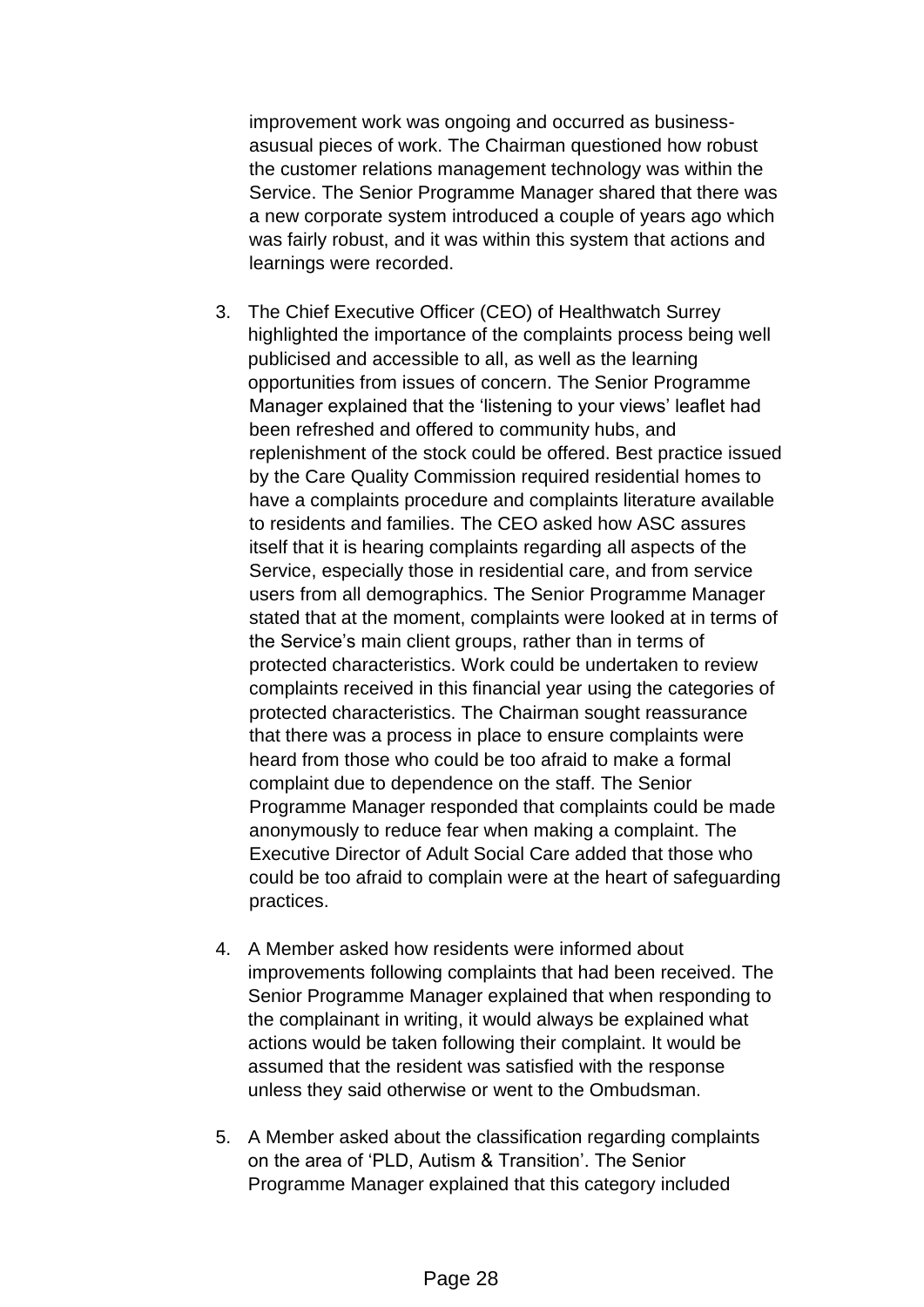complaints from all of those areas, but they could be separated in future reports. The Vice-Chairman asked whether an example of a summary of complaints provided to members of the ASC leadership team could be shared with the Select Committee Members. The Senior Programme Manager stated that an example could be shared with all personal details redacted due to General Data Protection Regulation. The Vice-Chairman enquired about whether the Members could sign up to the monthly ASC E-Brief. The Senior Programme Manager stated that this was an update just sent to ASC staff, however, there could be discussions about extending the audience.

- 6. A Member asked whether there were any plans to formalise the various forms of monitoring into one system. The Senior Programme Manager explained that all the practice information was being pulled together into the Quality of Practice Dashboard, which would include complaints and compliments. Through the Digital Front Door work, further methods of formalising this would be explored.
- 7. The Co-Chair of the Surrey Coalition of Disabled People asked whether there was a formal method of monitoring complaints made by staff themselves. The Senior Programme Manager explained that staff were always consulted when changes were made within the Service and there was a hope that staff would feel comfortable enough to raise concerns generally, but there was no formal process of recording such complaints. The Chairman asked whether there were any plans to introduce this. The Senior Programme Manager explained that staff were regularly involved in discussions and focus groups to ensure their views were heard, but there were no plans to introduce a formal process.
- 8. The Chairman asked about the training provided to staff to gather information that could represent issues of concern and how staff channelled complaints. The Senior Programme Manager explained that a monthly training course was held for members of staff and it was well attended. The Chairman queried whether this was the case for agency staff as well. The Senior Programme Manager thought this would be part of the standard induction but would need to check. Staff could also drop into lunchtime learning sessions which occur each month. The Chairman asked whether attendance to training sessions for staff was recorded. The Senior Programme Manager explained that there would be a report available regarding who had attended each training session and the expectation was that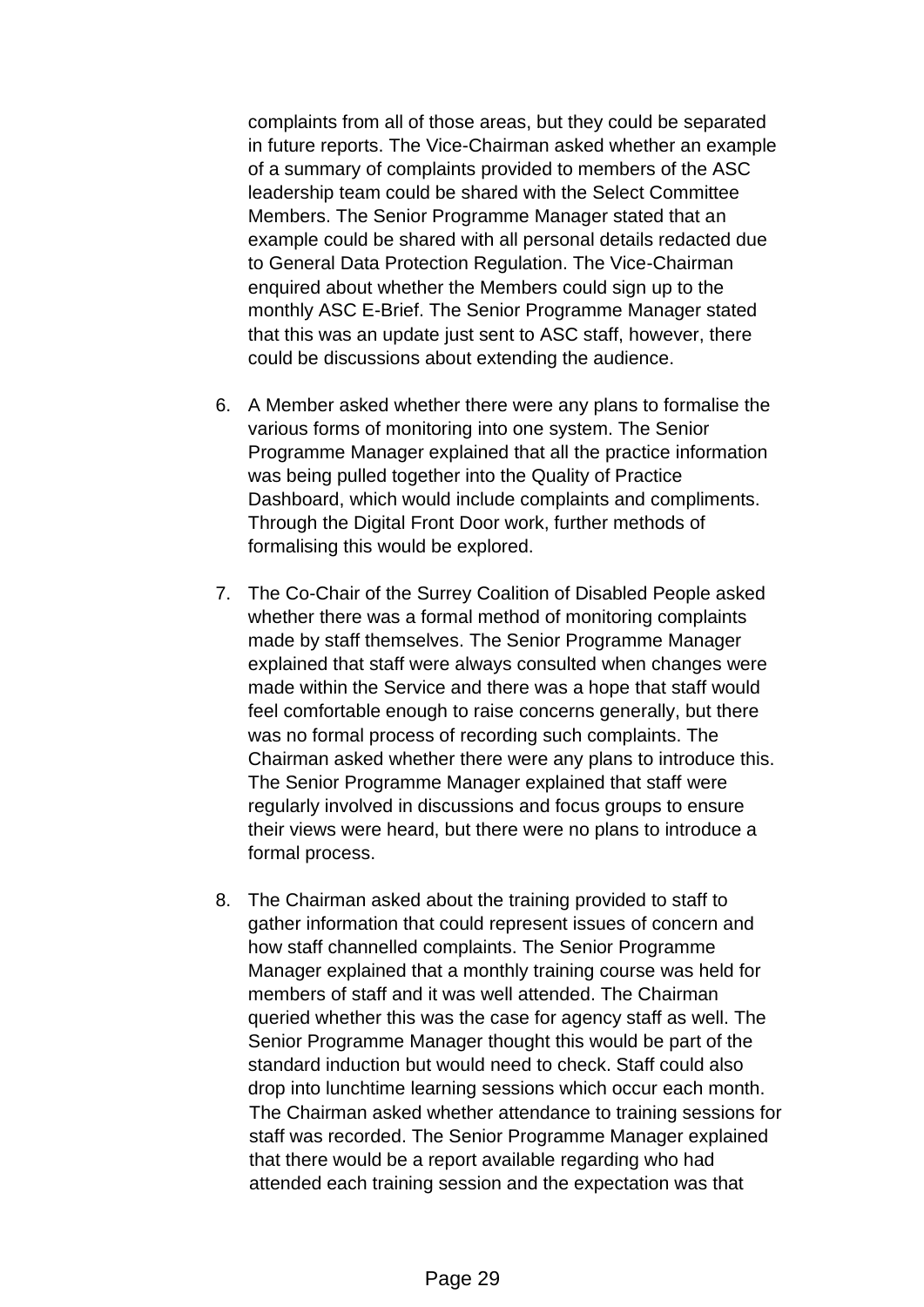senior managers were responsible for monitoring attendance of their team. Attendance was not recorded for lunchtime learning sessions as they were purely voluntary.

9. The Chairman asked how complaints are shared with any relevant stakeholders. The Senior Programme Manager explained that the Council would lead on the complaints and would liaise with partner agencies to receive their input and for them to complete their part of the investigation. The Council would then respond on behalf of partner agencies which were involved.

# **Recommendation:**

The Select Committee recommends that a way of formally monitoring "issues of concern" is developed to ensure complaints and comments made by residents and staff that do not go through formal complaints process are logged, monitored and learnt from, and that the Council works closely with Healthwatch Surrey to ensure that as wide a range of feedback as possible is collected as part of this process.

### **Actions/requests for further information:**

- i. Senior Programme Manager to ensure complaints literature is replenished in all settings across Surrey.
- ii. Senior Programme Manager to provide the Select Committee with an example of an E-Brief.
- iii. Senior Programme Manager to provide the Select Committee with an example of a summary of complaints provided to the leadership team.
- iv. Senior Programme Manager to ensure that future Adult Social Care Complaints reports to the Select Committee include:
	- a. Detailed summaries of complaints where learning was identified and implemented (as referenced in Paragraph 29),
	- b. Key messages relating to complaints received by providers and how they are being addressed (as referenced in Paragraph 31),
	- c. Breakdown of complaints received from residents from all demographics across Surrey,
	- d. A breakdown of complaints received regarding the Learning Disabilities, Autism and Transition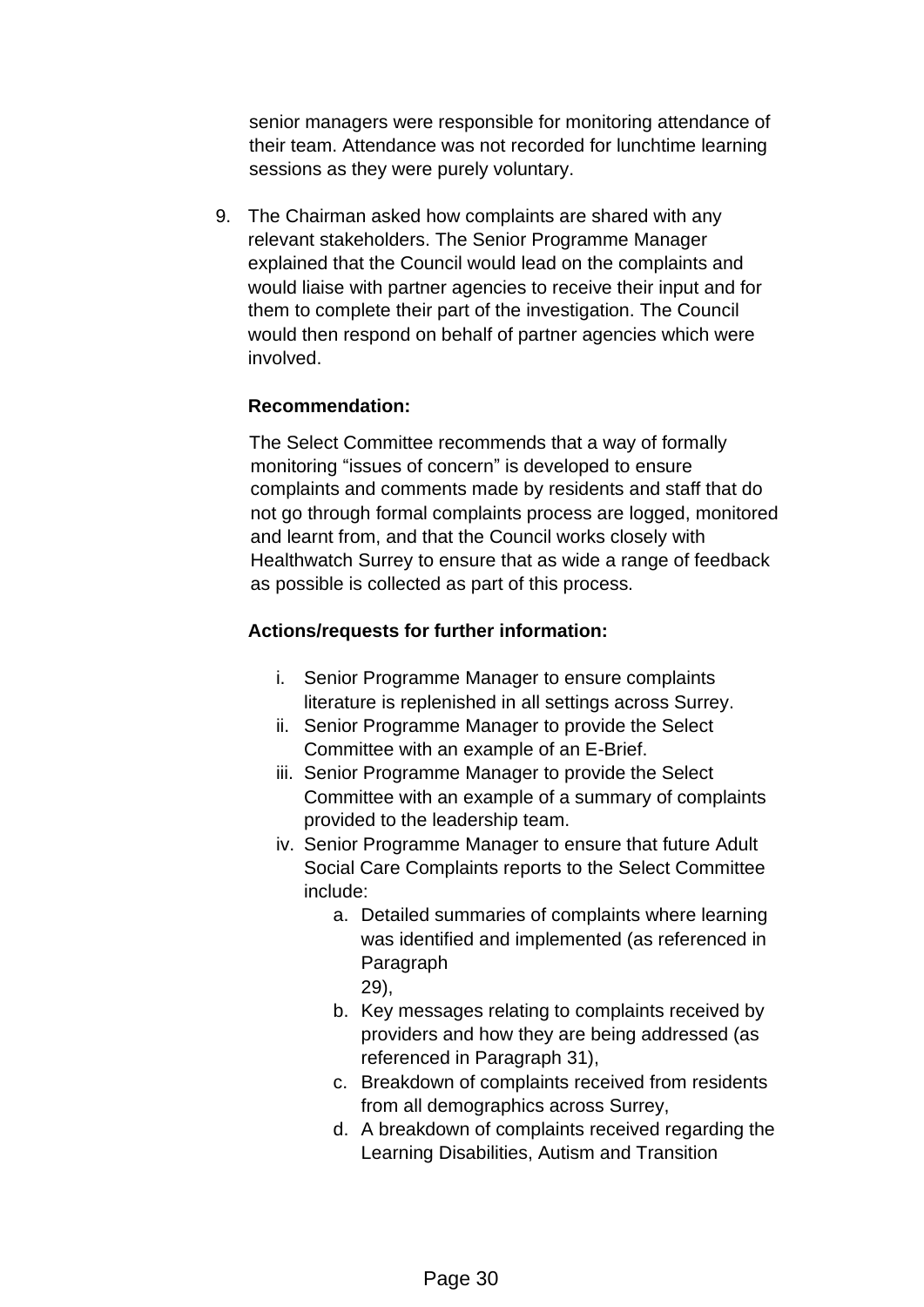service and the specific areas to which these complaints are related.

## **38/21 RECOMMENDATIONS TRACKER AND FORWARD WORK PROGRAMME [Item 7]**

### **Key points raised during the discussion:**

None.

#### **Recommendation:**

The Select Committee noted the Recommendation Tracker and Forward Work Programme.

### **39/21 DATE OF THE NEXT MEETING [Item 8]**

The next meeting of the Select Committee will be held on 14 January 2022.

**\_\_\_\_\_\_\_\_\_\_\_\_\_\_\_\_\_\_\_\_\_\_\_\_\_\_\_\_\_\_\_\_\_\_\_\_\_\_\_\_\_\_\_\_\_\_\_\_\_\_\_\_\_\_\_\_\_\_\_\_\_\_** 

Meeting ended at: 1.41 pm

**Chairman**